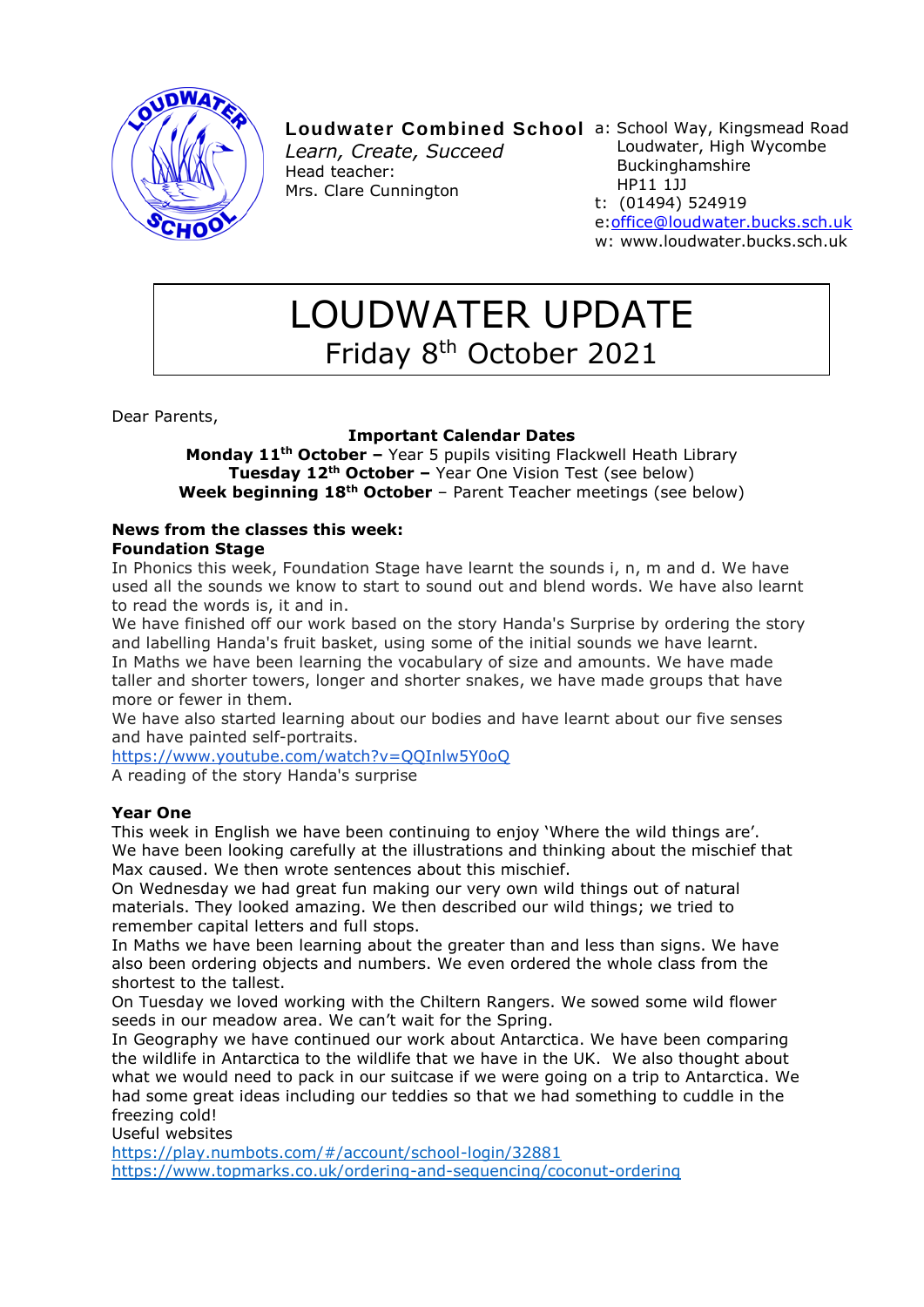Select the 1 to 10 or 1 to 20 option <https://www.phonicsplay.co.uk/resources/phase/2/buried-treasure> Select phase 3 option and revise ch/th/sh/ng/ee/igh/ow

#### **Year Two**

In English, this week, we have been helping George, of George's Marvellous Medicine, by planning and writing our own recipes to make Grandma better. We have also practised writing different command sentences. In Phonics, we have continued learning about the 4 rules for changing regular verbs into the past tense. In Guided Reading, we have enjoyed the end of the story 'The Last Wolf' by Mini Grey. We predicted what the animals might do next, wondered about 'The Good Old days' and visualised how the forest might look in 100 years time. In Guided Maths, we have practised number bonds to 20. In Maths, we have been using our knowledge of place value to add numbers. We have used base 10, place value counters and place value charts to support our calculations. In Geography, we have compared Brighton beach with Altona beach in Australia. We have looked at physical and human features and completed a Venn diagram to record what is the same and different about the two places. In Computing, we are developing our knowledge of the tools available to use in the programme Paint. We have used the tools to create a seaside scene.

<https://readingeggs.co.uk/>

<https://play.numbots.com/#/account/school-login-type> <https://www.topmarks.co.uk/learning-to-count/place-value-basketball>

#### **Year Three**

This week in English, we have been learning about some of the different roles in a courtroom. We have been allocated roles in preparation for our mock trial of Alexander T Wolf and have written witness statements. We have learnt about using 'a' and 'an' correctly and identifying it within a sentence. We also learnt how to write in the first, second and third person. In Maths, we have been learning how to add and subtract 1 digit numbers by 2-digit and 3-digit numbers. We have also been learning about how to solve math problems through reasoning. In Geography, we have continued our learning about rainforests by identifying some of the countries with tropical rainforests. In RE, we have been learning about the importance of prayers in worship and wrote our own prayers. In PE, we have started Basketball on Thursdays as our second PE lesson. In Computing, we have learnt about emailing and how to recognise safe and unsafe emails. <https://www.youtube.com/watch?v=5CFAu0NTLsU>

<https://www.youtube.com/watch?v=BO4UYhhU-8c&t=10s> <https://www.frogplay.net/> <https://ttrockstars.com/>

#### **Year Four**

We have been using The Spiderwick Chronicles for our English lessons this week. We have read the first two chapters and found out about the three characters Jared, Simon and Mallory. For our guided reading lessons, we have been practising the reading skill of visualising, finding important descriptive words and phrases in the text and drawing images to represent settings in the book. We have then used our own descriptive words and phrases in our writing to describe the Spiderwick House. During our maths lessons this week, we have been adding numbers using a formal written method. We have explored this method using place value counters and looked at examples where an exchange takes place. We have also used this knowledge to solve problems. We enjoyed our work outside on Wednesday where we helped to look after the outdoor learning spaces. We were planting bulbs, weeding flower beds and spreading wood chippings around the willow walk. During our Geography lessons, we have learned about Mount Everest. We have found out about the geography of Mount Everest, including where it is located and the conditions on the mountain. We have also found out about the first successful ascent up Mount Everest and written diary entries from the perspective of one of these mountaineers.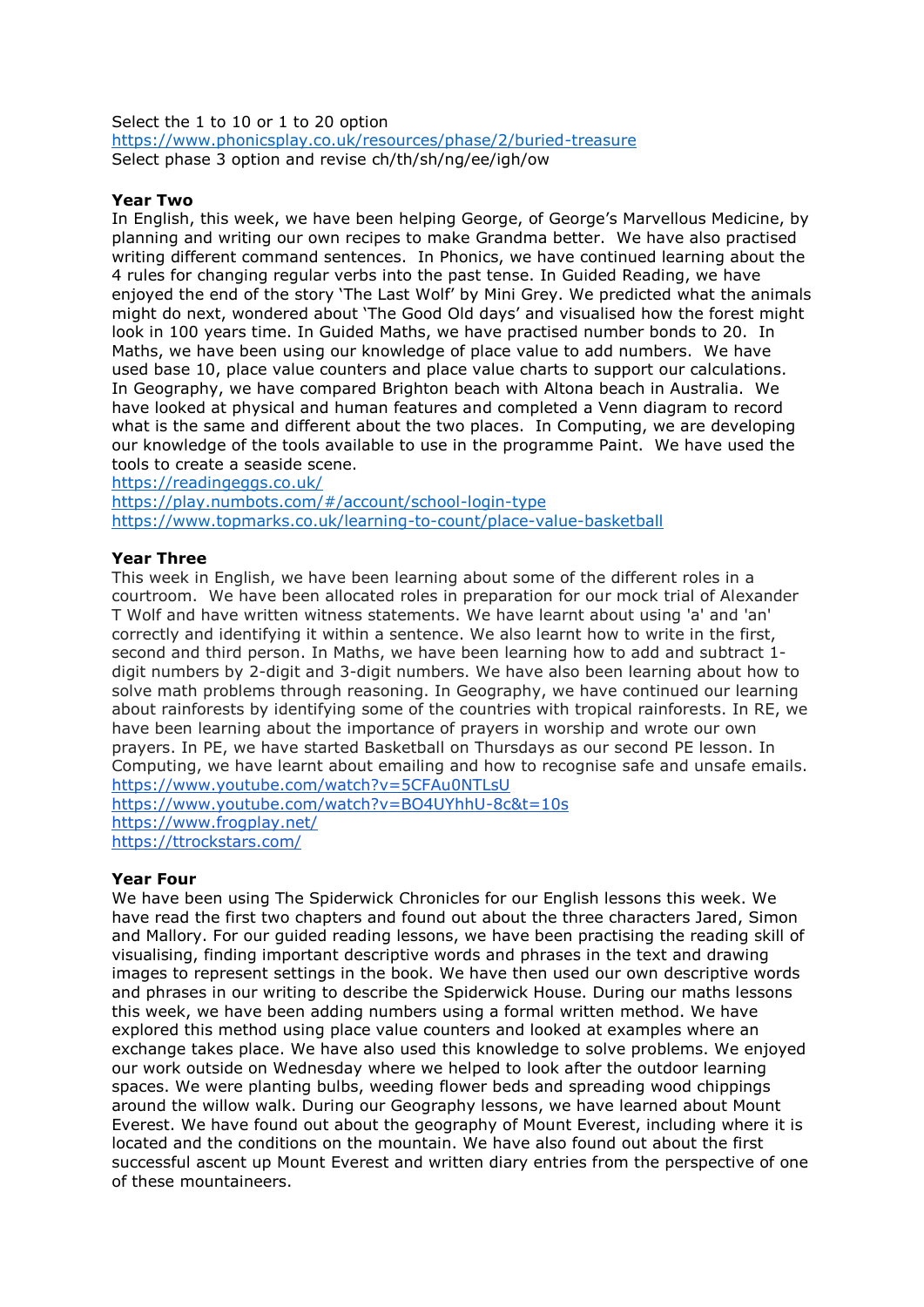#### <https://www.bbc.co.uk/cbbc/joinin/7-things-you-didnt-know-about-everest>

#### **Year Five**

In English and Guided Reading sessions this week we have been exploring the features of a balanced argument and have linked this to debates. We have had some fascinating discussions around the advantages and disadvantages of evacuation in WWII and recently considered the question: Are dogs better than cats? In order to present points in favour of and against an argument, we have been learning to use impersonal opinion. In this way, we know we can weigh up all the facts before using our personal opinion to decide what we really think. In Maths we have used column method to practise subtracting more than 4 digits that require more than one exchange. In addition to this, we have revised rounding to the nearest 100, 1,000 and 10,000 and used approximations and estimates to check our answers. In geography lessons we have been learning about physical features of a landscape and contour lines. Mrs PC was very impressed that we were able to make lots of links between this and our work with the Chiltern Rangers on Tuesday. In PSHE, we thought carefully about possible negative influences in our lives and strategies we could use if we found ourselves in a situation that may have arisen due to discrimination or stereotypical ideas. Our spelling focus for this week has been the *–ough* letter string and the seven different ways this is pronounced in English! We've been trying hard to identify any words containing this in our reading books or English texts too. In RE, we explored both Christian and Hindu beliefs around death and an afterlife. We were able to give our own opinions on this topic whilst listening respectfully to others.

Find out more about using estimation to check your answers to maths calculations here: <https://www.bbc.co.uk/bitesize/topics/zh8dmp3/articles/z874h39>

# **Year Six**

In English we have continued to read Boy - Tales of Childhood by Roald Dahl. We have written a character description of Mrs Pratchett and have also written 'The Great Mouse Plot' from Mrs Pratchett's point of view. In this chapter, Roald Dahl and his 4 friends put a dead mouse in the gobstopper jar in Mrs Pratchett's sweet shop in revenge for her meanness towards them. In Maths, we have been consolidating our understanding of adding and subtracting integers, multiplying 4 digit numbers by a 1 digit number, multiplying 2 digits using the area model and multiplying 2 digits by 2 digits using long multiplication. In Geography, we have learnt about the Ordnance Survey 6 digit grid references and then used this knowledge to solve clues around a map of London. In PSHE, we have begun to explore the importance of getting a good night's sleep by drawing what a person looks like when they are getting ready for a good night's sleep and drawing or writing how this person will feel when they wake up, anything that is helping them to sleep well and anything that might make it hard for them to sleep well. In RE, we have been looking at the life and teachings of Jesus including miracles and parables and how these can provide a good example of how we should live our lives today. In Art, we have planned our collage, thinking about the different materials we would like to use. On Tuesday, we had a brilliant time working with The Chiltern Rangers. This week, we have been enjoying the music of Madness.

Website:- For regular times table practice Times Table Rock Stars - children have their own logins - <https://ttrockstars.com/>

For regular practice across a whole range of subjects I am learning – children have their logins <https://www.iamlearning.co.uk/my/login>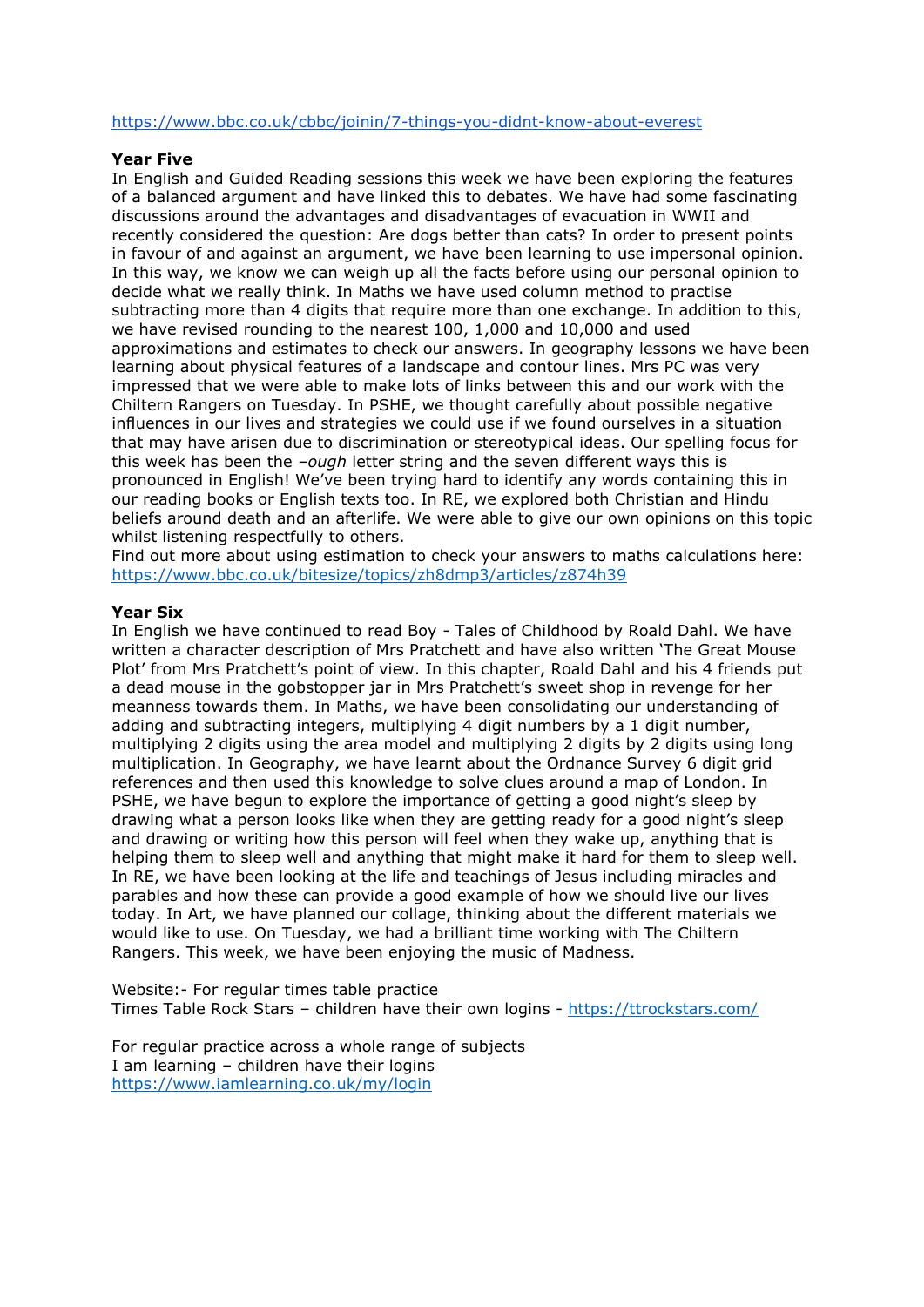# **Achievement Award Winners**

|          | <b>Foundation</b> | Year  | Year  | Year  | Year | Year        | Year   |
|----------|-------------------|-------|-------|-------|------|-------------|--------|
|          | <b>Stage</b>      | One   | Two   | Three | Four | <b>Five</b> | Six    |
| 08/10/21 | Otilia            | Noemi | Ruben | Louie | Kata | Harrv       | Lucas. |

# **The following children have been recognised in achievement assembly for their good behaviour:**

|          | <b>Foundation</b><br><b>Stage</b> | Year<br>One | Year<br>Two | Year<br><b>Three</b> | Year<br>Four | Year<br>Five | Year<br>Six |
|----------|-----------------------------------|-------------|-------------|----------------------|--------------|--------------|-------------|
| 08/10/21 | Teodor                            | Yanis       | Finlay      | Imogen               | Narin        | Ayaan        | Keira       |
|          | Sienna                            | Lucas       | Kallia      | Samuel               | Leo          | Maya         | Dvlan       |

#### **Head Teachers Award**

The head teacher's award has been awarded to Amirtaa, in Year 3, for very good effort and participation in all lessons meaning that she is making good progress. Well done!

#### **The following children, in KS1, have made particular efforts with Reading Eggs and Numbots:**

|          | <b>Numbots</b> | <b>Reading Eggs</b> |
|----------|----------------|---------------------|
| 08/11/21 | Lily $E - Y1$  | Felix - Y2          |
|          | Eliza – $Y2$   |                     |

#### **The following children, in KS2, have made particular efforts with Accelerated Reader and Times Tables Rock Stars:**

|          | <b>Accelerated Reader</b> | <b>Times Tables Rock Stars</b> |
|----------|---------------------------|--------------------------------|
| 08/10/21 | Isabelle – $Y3$           | Charlie – $Y3$                 |
|          | Tilly – Y4                | Michael - Y4                   |
|          | $Ben - Y5$                | Andreea – Y5                   |
|          | Rachel – Y6               | Adna – Y6                      |

# **Attendance**

|          | <b>Foundation</b> | Year | Year | Year  | vear | Year | Year |
|----------|-------------------|------|------|-------|------|------|------|
|          | <b>Stage</b>      | One  | Two  | Three | Four | Five | Six  |
| 08/10/21 | 93%               | 98%  | 93%  | 92%   | 98%  | 98%  | 92%  |

# **Punctuality**

Number of children arriving after their class start time.

|          | <b>Foundation</b> | Year | vear | Year  | Year | Year | Year       |
|----------|-------------------|------|------|-------|------|------|------------|
|          | <b>Stage</b>      | One  | Two  | Three | Four | Five | <b>Six</b> |
| 08/10/21 |                   |      |      |       |      |      |            |

Well done to Ben and Eliza, in Year 5, for gaining their Pen Licences this week.

#### **House points for the week**

| /21    | ່ດາ | 189 | 1 70  | 70    |
|--------|-----|-----|-------|-------|
| 08/10/ | 191 |     | ᆂ / 그 | - - - |

# **Year 6 Only**

# **Buckinghamshire Secondary Transfer Test Results**

As you will be aware your child's Secondary Transfer Test Result is due to be published on Friday 15<sup>th</sup> October.

On Wednesday  $13<sup>th</sup>$  October we will provide you with a letter via email which will give you instructions on how to log into a portal to obtain your child's test result from 3.30pm at the earliest on Friday 15<sup>th</sup> October.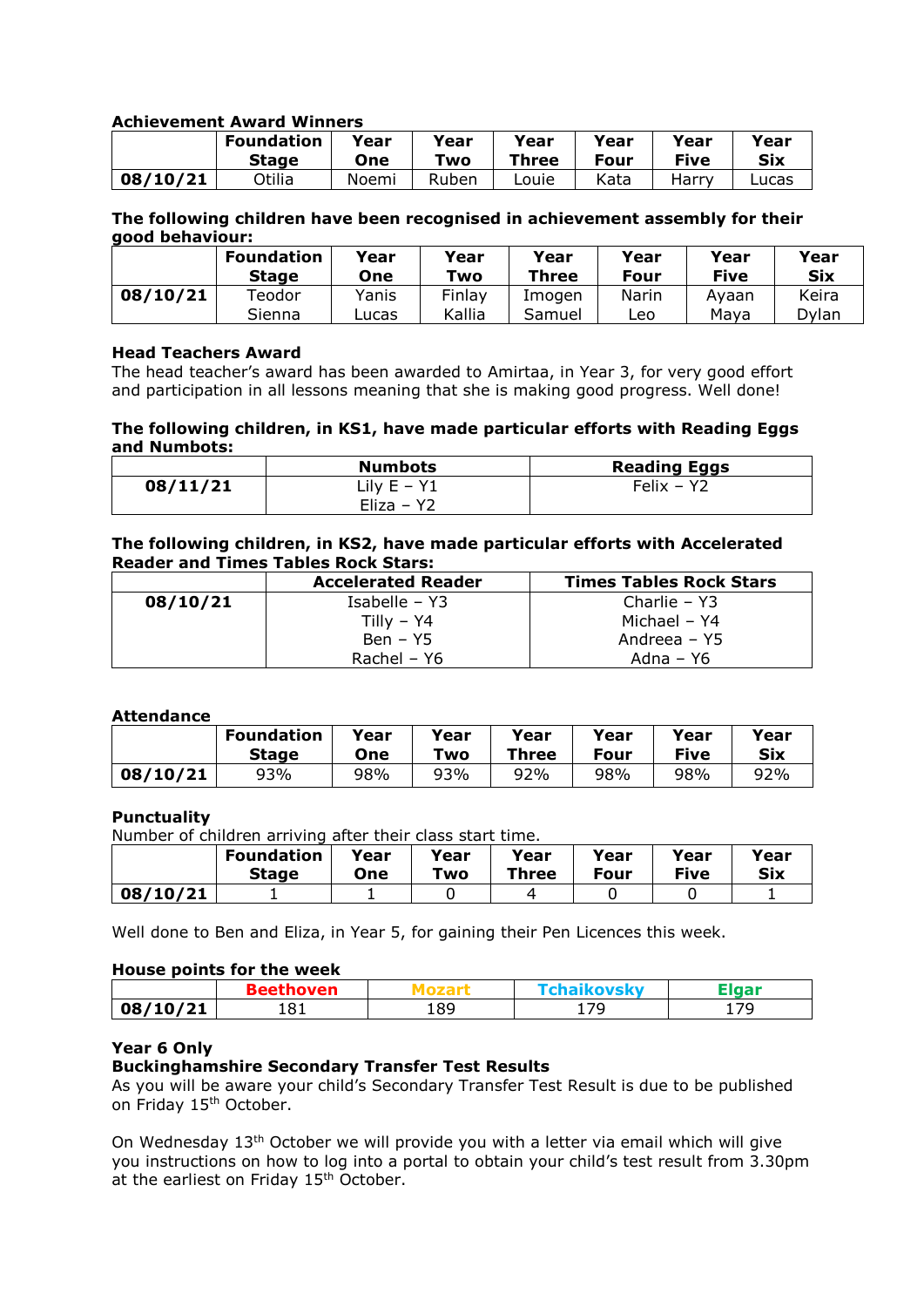Please ensure you keep the letter safe as it will contain a student ID number you will need to access the result. Please do not attempt to log in to the system until after 3.30pm on the 15<sup>th</sup> October.

Kind regards Admissions and Transport Team Buckinghamshire Council On behalf of the Buckinghamshire Grammar Schools

# **Data Collection Sheets**

Today, children in Years 1-6 have been sent home with a data collection sheet. Please can you check that the information is correct. These **ONLY** need to be returned to the school office if there are any changes and our records need updating.

# **Year One Vision Test**

Year One vision tests will be taking place on the morning of Tuesday October  $12<sup>th</sup>$  in school. If you do not wish for your child to take part in the vision screening parents must opt out via the screening email, [bht.schoolhealth-screening@nhs.net](mailto:bht.schoolhealth-screening@nhs.net) , before Friday October 8th.

# **School Library Opening**

In order to give children and families more opportunities to choose and enjoy books together the school library will be open until 4.00pm on a Friday evening. Mrs Olcot will be available to help parents and carers choose books for their children which they will be able to take home.

# **Consent for Local Outings**

Please visit the School Gateway to give consent for your child to attend local school trips and walks throughout the coming year. For example, the walks to Flackwell Heath Library, working on the Mead with The Chiltern Rangers and walking to the War Memorial. We will always give you details of any planned outings and you may withdraw your consent if needed.

These are the dates for the Flackwell Heath Library visits:

Monday 11<sup>th</sup> October - Year 5

Monday 18<sup>th</sup> October - Year 3

Monday 1<sup>st</sup> November - Year 4

Monday  $8<sup>th</sup>$  November – Year 1

Monday 15<sup>th</sup> November - Foundation Stage

Monday 22<sup>nd</sup> November - Year 6

Monday 29th November – Year 2

Monday 6<sup>th</sup> December - Year 5

Monday 13th December – Year 3

# **Reading Volunteers**

We would like to reach out to parents and carers who may be interested in coming into school to read alongside some of our children. This is a valuable and rewarding experience both for the pupils and volunteers, where progress can be seen as pupils develop as fluent and confident readers. If you are able to spare any time during the week to help with this, we would love to hear from you. Please let me know on the hill in the mornings or email the office. Volunteers will need a DBS check which we will arrange and meet any costs involved.

# **Thank you to FOLS**

We would all like to say a very big thank you to FOLS who funded our Chiltern Rangers day on Tuesday. The children and staff enjoyed themselves and the school grounds are looking extremely tidy!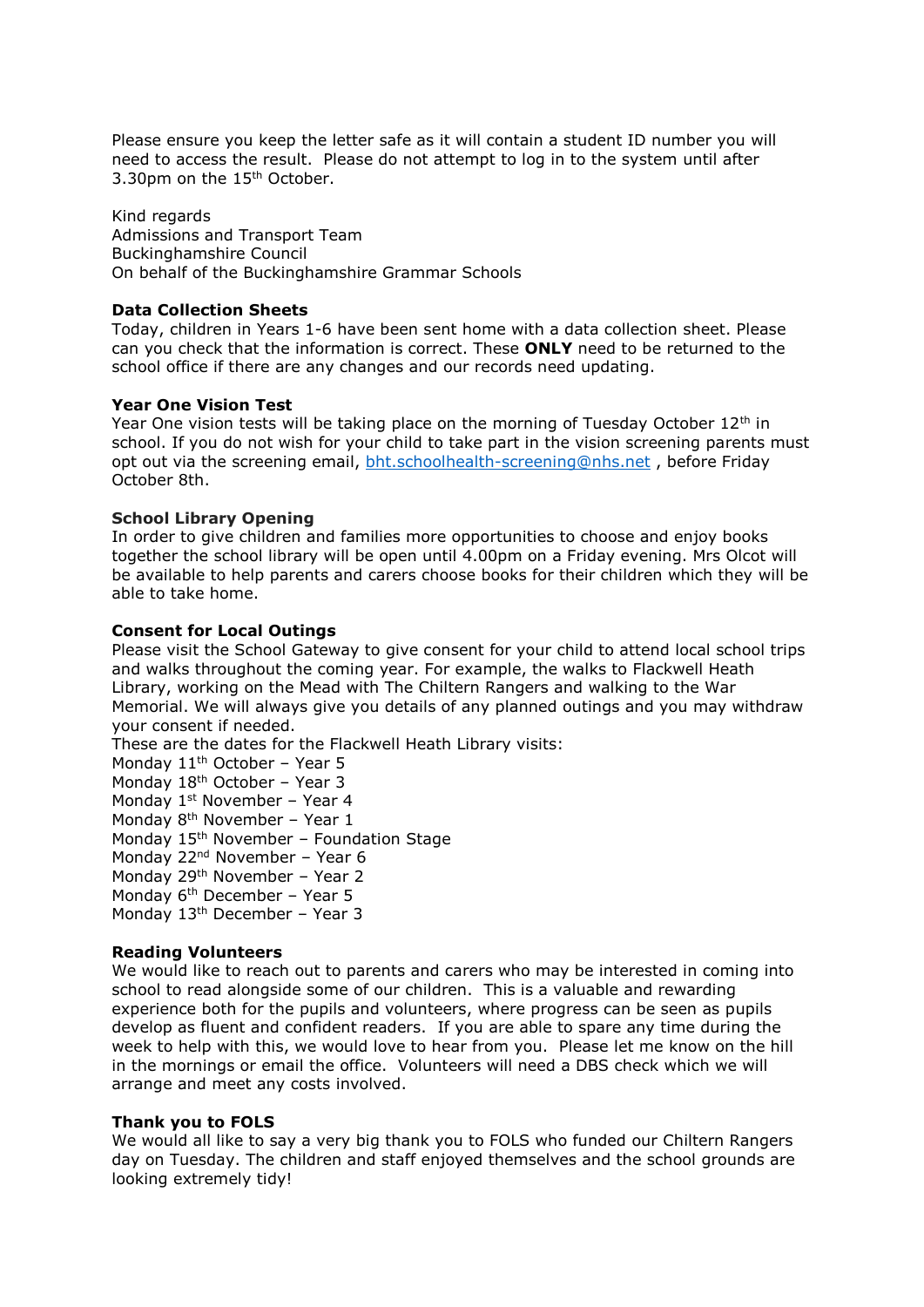# **Friday Club**

Please see the attached flyer about Friday Club at St Peters Church for Year 1-6.

# **USports Half Term Holiday Camps**

Please see the attached flyer for information on uSports half term holiday camps.

Yours faithfully

# *Clare Cunnington*

Mrs C Cunnington Head teacher

# **Update**

As you are aware we have moved to sending out our update via email. Due to the GDPR, we are only able to continue sending out to those of you who have agreed, by email, for us to do so. If you know of anyone not receiving their weekly newsletter please make them aware of this procedure.

# **Disclaimer**

From time to time we are asked by a range of organisations to give out leaflets. We always agree if we think this could be of interest or benefit to the children. However we do not endorse any of these organisations and parents should always check their credentials carefully to make sure children would be safe and well looked after.

| <b>October</b>                                                                                                                                                                                                                                                                                                          | <b>November</b>                                                                                                                                                                                           | <b>December</b>                                                                                                                                                                                                                                                                                                                                                                                                              |
|-------------------------------------------------------------------------------------------------------------------------------------------------------------------------------------------------------------------------------------------------------------------------------------------------------------------------|-----------------------------------------------------------------------------------------------------------------------------------------------------------------------------------------------------------|------------------------------------------------------------------------------------------------------------------------------------------------------------------------------------------------------------------------------------------------------------------------------------------------------------------------------------------------------------------------------------------------------------------------------|
| 14 <sup>th</sup> Open Day 11.00 & 11.30<br>time slots<br>$15th 11+ Results$<br>Week beginning 18th<br>Parent/Teacher Consultations<br>$21st$ Open Morning 9.30 -<br>$10.00$ time slots<br>25 <sup>th -</sup> 29 <sup>th</sup> Half term break<br>31 <sup>st</sup> Last day to apply for<br>secondary school places (Y6) | $1st$ – Return to school<br>Virtual Parents' Forum this<br>week<br>$11th$ Open Morning 9.30 -<br>10.00 time slots<br>12 <sup>th</sup> Children in Need<br>$25th$ Open Morning 11.00 -<br>11.30 time slots | 9 <sup>th</sup> 9.30am Key Stage 1<br><b>Christmas Production</b><br>10 <sup>th</sup> 2.30pm Key Stage 1<br><b>Christmas Production</b><br>13 <sup>th</sup> or 14 <sup>th</sup> (tbc) Y3 & Y4<br>Carol Concert 7pm<br>15 <sup>th</sup> Pupils' Christmas Lunch &<br>Christmas Jumper Day<br>16 <sup>th</sup> Christmas Service am<br>Christmas Activities pm<br>17 <sup>th</sup> School closes at 2pm for<br>Christmas break |
| <u>January</u>                                                                                                                                                                                                                                                                                                          | <u>February</u>                                                                                                                                                                                           | March                                                                                                                                                                                                                                                                                                                                                                                                                        |
| 5 <sup>th</sup> Children return to School                                                                                                                                                                                                                                                                               | Week beginning 14th Parent<br>/Teacher Consultations<br>18th School Closed - Training<br>day for teachers<br>21 <sup>st</sup> - 25 <sup>th</sup> Half term break<br>28 <sup>th</sup> Return to School     | 1 <sup>st</sup> Notification of Secondary<br><b>School Places</b><br>18 <sup>th</sup> Red Nose Day<br>21st - 27th Shakespeare<br>Week                                                                                                                                                                                                                                                                                        |
| <u>April</u>                                                                                                                                                                                                                                                                                                            | <b>May</b>                                                                                                                                                                                                | <b>June</b>                                                                                                                                                                                                                                                                                                                                                                                                                  |
| Week beginning 4 <sup>th</sup> Parent<br>/Teacher Consultations Y6<br>Y5 Event for parents                                                                                                                                                                                                                              | Week beginning 2 <sup>nd</sup> Parent<br>/Teacher Consultations<br>$(FS-Y5)$<br>2 <sup>nd</sup> Bank Holiday                                                                                              | 6 <sup>th</sup> Children return to School<br>9 <sup>th</sup><br>Open Day 9.30 - 10.30<br>13 <sup>th</sup> - 17 <sup>th</sup> Assessment Week<br>Y1, Y3 & Y4                                                                                                                                                                                                                                                                  |

# **Calendar of events for 2021-22**